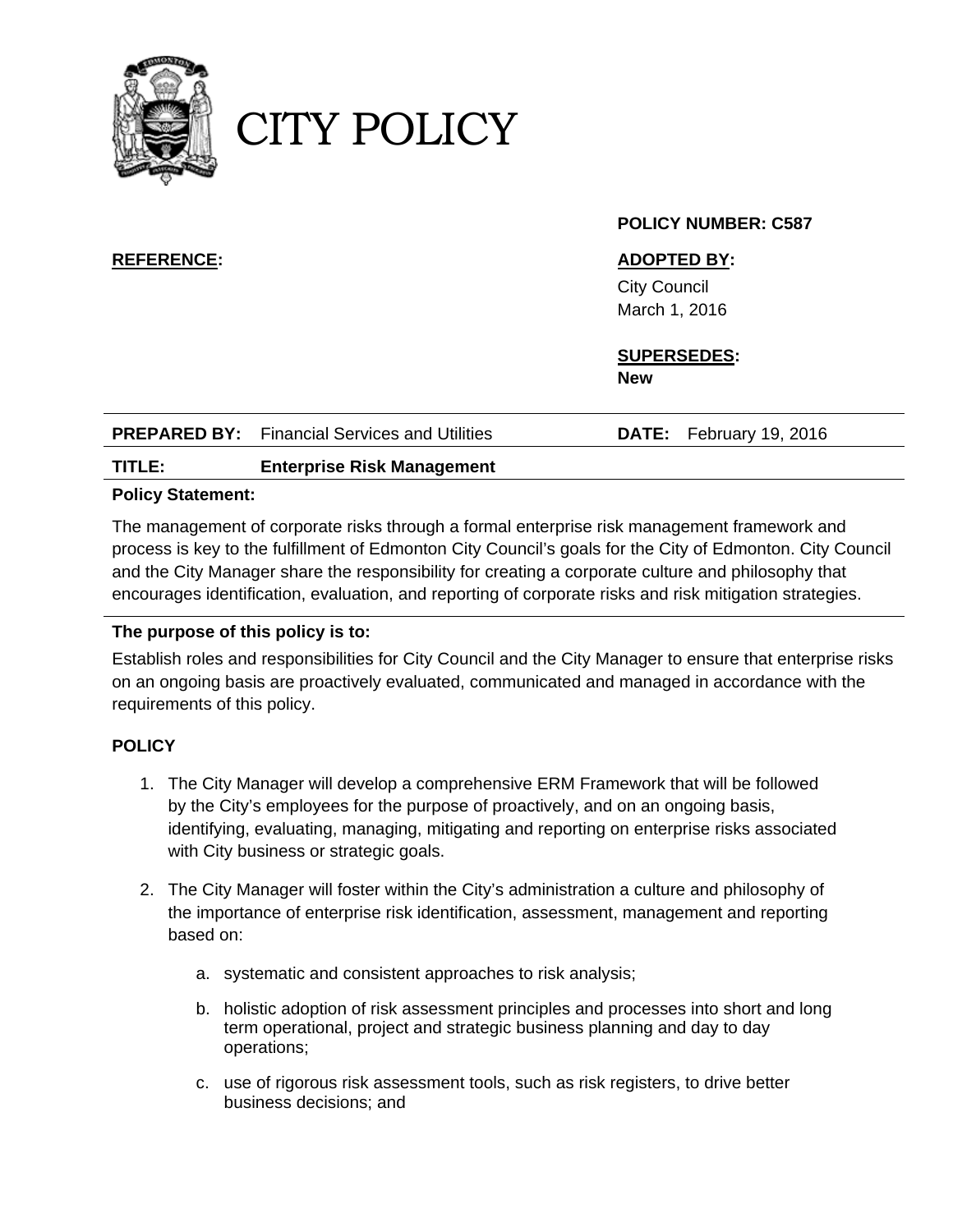

|                   |                                   | <b>POLICY NUMBER:</b>  | C <sub>587</sub> |
|-------------------|-----------------------------------|------------------------|------------------|
| <b>AUTHORITY:</b> | City Manager                      | <b>EFFECTIVE DATE:</b> | March 1, 2016    |
| TITLE:            | <b>Enterprise Risk Management</b> |                        |                  |

**PAGE:** Page **2** of **4**

- d. open communication about risk with employees, Council, Standing Committees and the Audit Committee, as applicable.
- 3. The City Manager will provide tools and training for City employees to learn to identify, assess, manage and mitigate risks within their area of work, and to communicate about enterprise risk in an effective and efficient manner.
- 4. The City Manager is responsible for informing City Council, the Audit Committee, and any applicable Standing Committees in a full, forthright and timely manner of enterprise risks that could adversely impact the City's business or strategic goals, including emerging issues, even in relation to matters that lie within the City Manager's delegated or statutory authority.
- 5. The City Manager will provide for dedicated risk assessment sections in Council and committee reports that require a decision, and will prepare all necessary changes to bylaws, policies or processes for Council to receive enterprise risk information about emerging issues.
- 6. When reporting enterprise risks to Council, Standing Committees or the Audit Committee, the City Manager will provide:
	- a. the best information available in relation to the risk that is known or available at the time;
	- b. a summary of factors that could impact the risk assessment or mitigation strategies in relation to which complete information cannot be obtained;
	- c. in plain, concise and neutral language, the City Manager's assessment of the risk including:
		- i. likelihood of occurrence;
		- ii. impact of occurrence;
		- iii. available mitigation strategies,
		- iv. risks associated with not proceeding with the City Manager's recommendation(s); and
		- v. the City Manager's recommendation on how to manage the risk and in relation to mitigation strategies.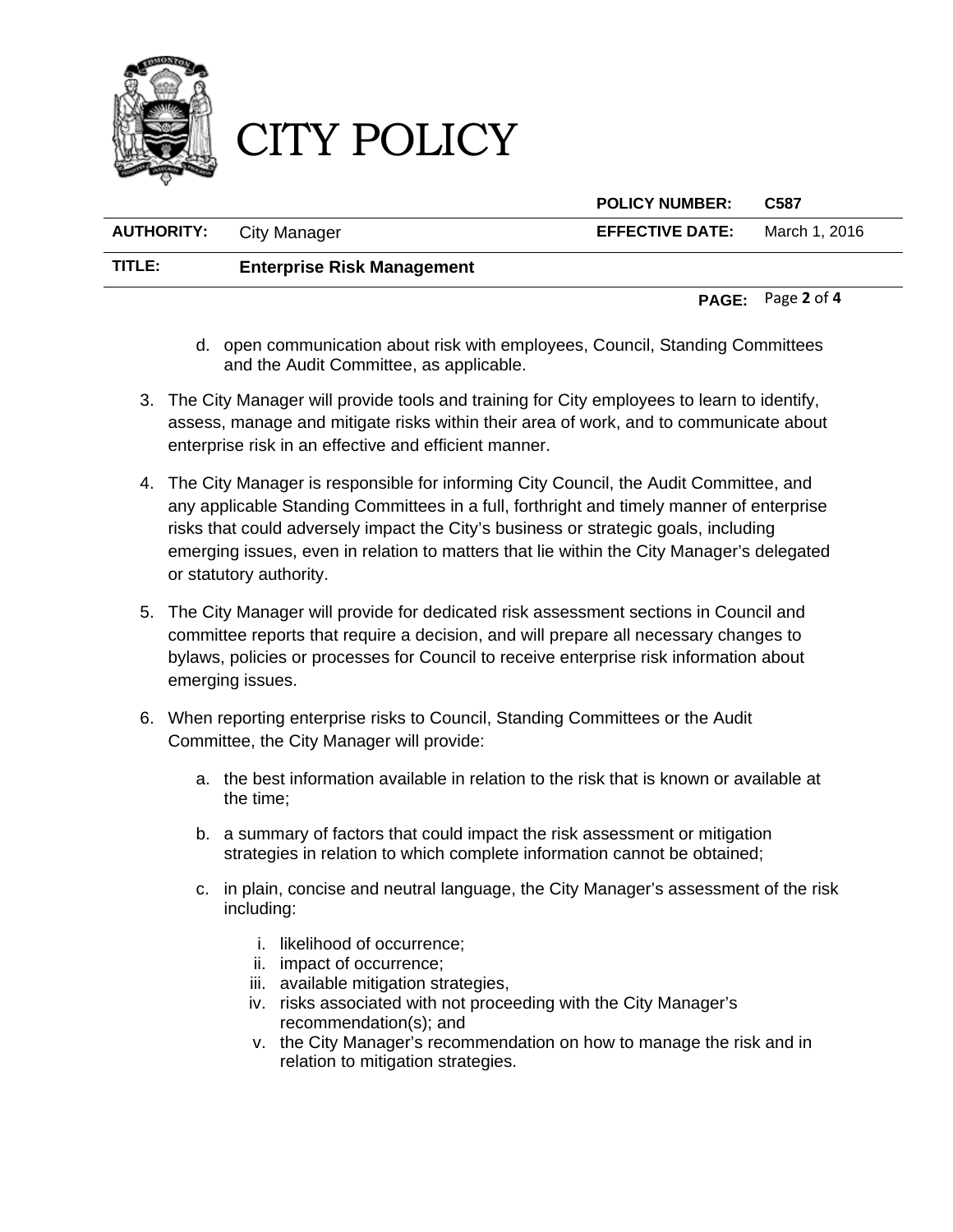

|                                |                                   | <b>POLICY NUMBER:</b>  | C587          |
|--------------------------------|-----------------------------------|------------------------|---------------|
| <b>AUTHORITY:</b> City Manager |                                   | <b>EFFECTIVE DATE:</b> | March 1, 2016 |
| TITLE:                         | <b>Enterprise Risk Management</b> |                        |               |

**PAGE:** Page **3** of **4**

- 7. The City Manager will report to Council on enterprise risks in public, unless the meeting is closed for one of the reasons permitted or required by the Municipal Government Act.
- 8. The City Manager will be responsible for establishing risk tolerances in relation to matters that fall within the City Manager's delegated or statutory authority, and Council will, with input from Council's Standing Committees and Audit Committee, establish risk tolerances for City strategic goals and business that lie outside of the City Manager's authority.
- 9. The City Manager will, at least annually, report to Council through the Audit Committee or applicable Standing Committee on enterprise risk assessment associated with Council's strategic goals, in addition to regular and timely reporting on enterprise risk in relation to City business.